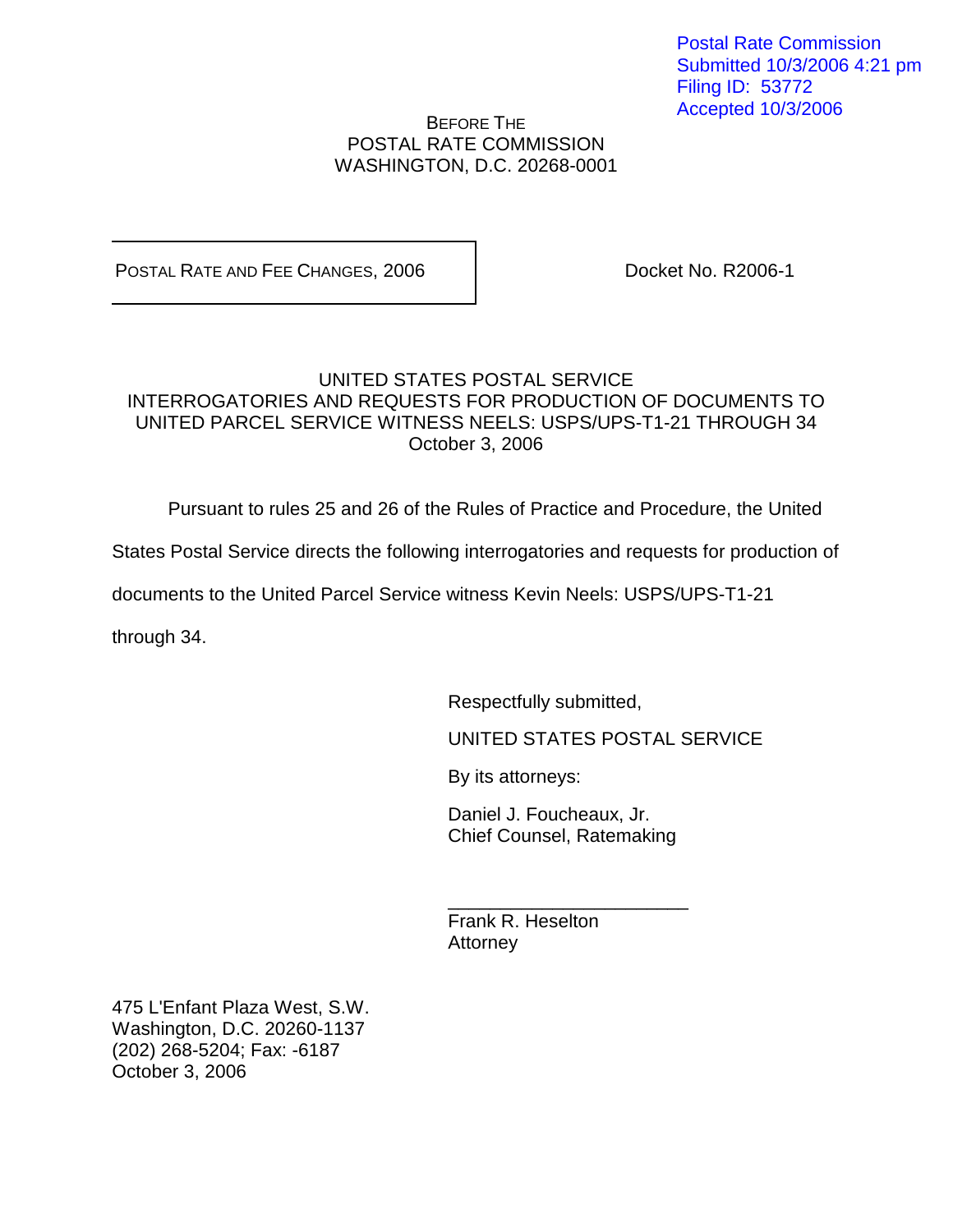#### USPS/UPS-T1-21.

Please refer to your testimony, UPS-T-1, Table 20 (page 52). Please also refer to your testimony from Docket No. R97-1, UPS-T-1 at page 46, lines 17-19 (Docket No. R97-1, Tr. 28/15632), where you stated:

I therefore recommend dropping the threshold "scrub." For similar reasons, I would recommend against adoption of Bradley's 'productivity" scrub.

- a. Does the above passage from your Docket No. R97-1 testimony still reflect your views? If not, please explain why not.
- b. Please confirm that the samples you employed in your alternative variability models, as described in Table 20 of your current testimony, impose both "threshold" and "productivity" screens. If you do not confirm, please explain.
- c. Please confirm that your "strict" sample imposes more stringent "threshold" and/or "productivity" screens than those employed in the Postal Service's BY 2005 models. If you do not confirm, please explain.

#### USPS/UPS-T1-22.

Please refer to your testimony from Docket No. R97-1, UPS-T-1, at page 40 (line 15) to page 44 (line 3) (Docket No. R97-1, Tr. 28/15626-15630). At the conclusion of a discussion of purported advantages of cross-section models over the fixed-effects model, you stated:

[T]he cross-sectional results provide a more appropriate basis for the attribution of mail processing labor costs.

- a. Does the above passage from your Docket No. R97-1 testimony still reflect your views? If not, please explain why not.
- b. Please confirm that your alternative model in this proceeding employs a panel data, fixed-effects, instrumental variables estimation approach. If you do not confirm, please explain fully.

#### USPS/UPS-T1-23.

Please refer to your testimony from Docket No. R2000-1, UPS-T-1 at page 63 (line 1) to page 71, line 10 (Docket No. R2000-1, Tr. 27/12835-12843). In a section entitled "Time Series Analysis of System-wide Mail Processing Costs," you describe an aggregate time series model as "a conceptually superior alternative to the MODS-level analysis presented by Dr. Bozzo." Is the above passage from your Docket No. R2000-1 testimony still your view? If not, please explain why not.

#### USPS/UPS-T1-24.

Please refer to your testimony at page 52, lines 4-5, and to Table 20. You state: To deal with the problem of measurement error in the volume variables, I have used an IV fixed effects estimation method.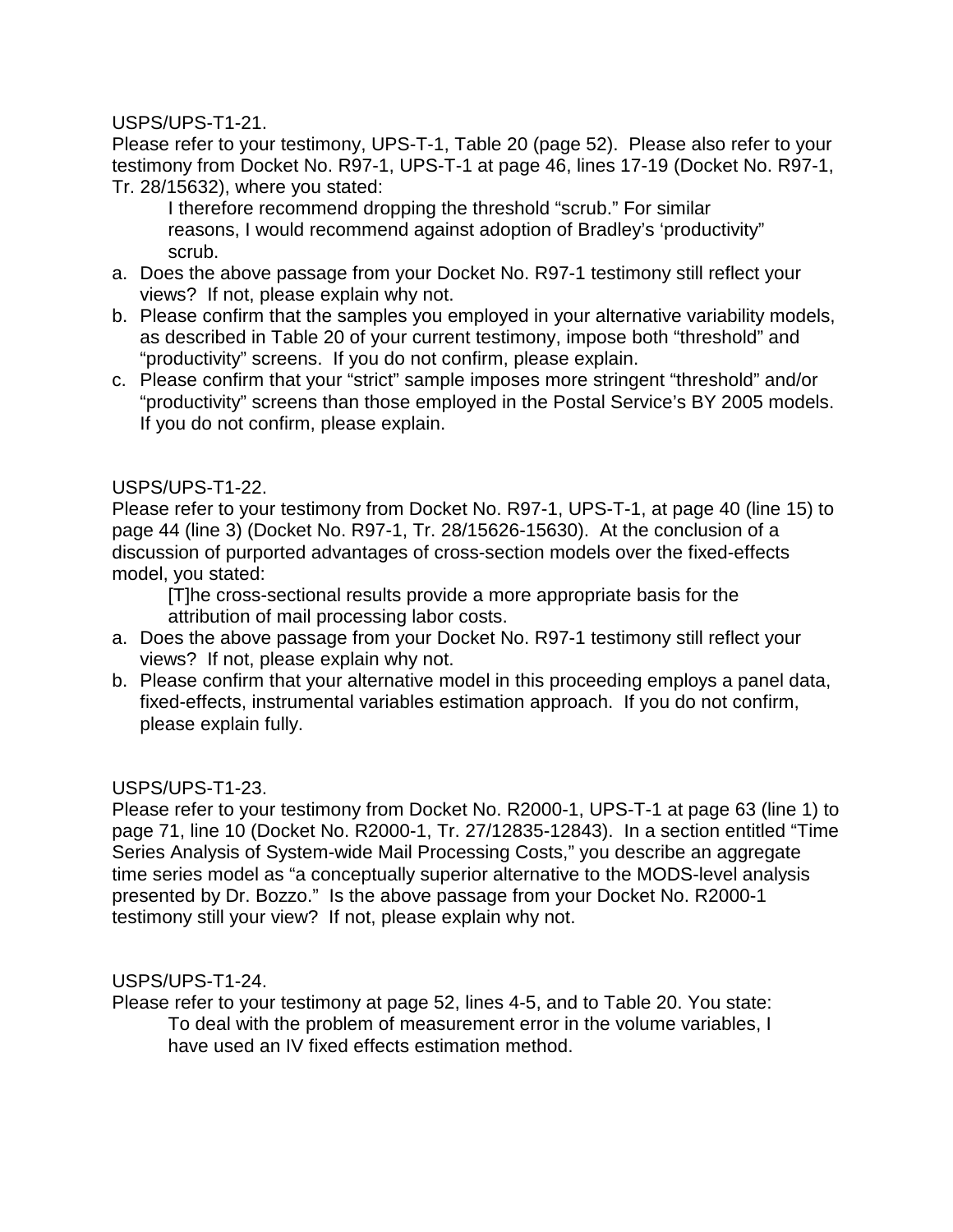Given your use of an estimator that is in principle robust to the presence of measurement errors, please explain why you find it necessary to eliminate large numbers of potentially usable observations due to measurement errors?

#### USPS/UPS-T1-25.

Please refer to your testimony, UPS-T-1, at page 56, lines 22-23, where you state that "the Postal Service's study does not address in any way the two-thirds of mail processing costs that fall outside of direct sorting operations." Given the scope of the workhours incorporated in your alternative model presented in Section 6, please confirm that your statement from page 56, lines 22-23, is also true of your model. If you do not confirm, please explain how your results address mail processing costs that fall outside the operations you modeled without actually modeling them.

### USPS/UPS-T1-26.

Please refer to your response to USPS/UPS-T1-3.

- a. Please describe and provide any analysis, including econometric code and output log(s), you performed to demonstrate that clocking errors in workhours are correlated with the explanatory variables of mail processing labor demand models you have studied.
- b. Please confirm that the "intercept" terms you mention in response to USPS/UPS-T1- 3(c) appear in the calculation of volume-variability factors from the various mail processing labor demand models (the Postal Service's, your Section 6 models, Prof. Roberts's models). If you do not confirm, please explain fully.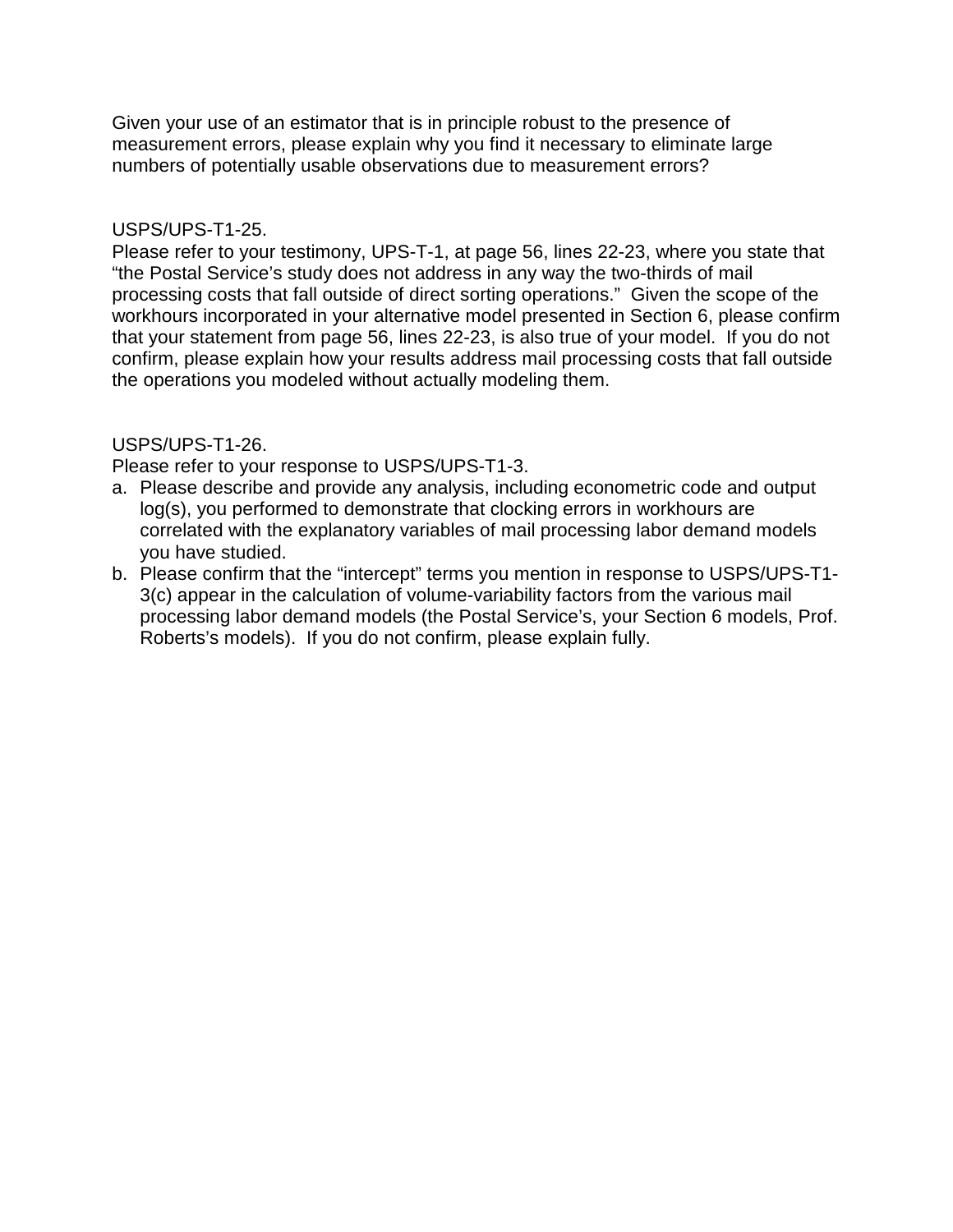USPS/UPS-T1-27.

Please refer to your response to USPS/UPS-T1-4(d).

- a. Please confirm that IOCS tally processing assigns an "administrative" operation code (field F260=10) for clocking in or out (activity code 6522), regardless of the employee's clocked-in operation. If you do not confirm, please explain.
- b. Is it anomalous to observe the clocking in or out activity in a mail processing operation? Please explain any affirmative answer fully.
- c. Please confirm that, for the sorting and cancellation operations covered by the Postal Service's models, as well as your model presented in Section 6 of UPS-T-1, the "administrative" tallies (weighted to cost pool dollars) are as follows:

|                  | <b>Total Cost</b> |                |                |
|------------------|-------------------|----------------|----------------|
|                  | $(\$000),$        |                | Other          |
|                  | USPS-LR-L-        |                | administrative |
|                  | 55, Table I-2-    |                | op. code       |
|                  | Plants-           | Clocking in or | (F260=10 or    |
| <b>Cost Pool</b> | Poolcost          | out (a/c 6522) | 17)            |
| <b>D/BCSINC</b>  | 1,090,377         | 30,838         | 5,385          |
| D/BCSOUT         | 391,639           | 12,150         | 1,960          |
| OCR/             | 201,547           | 6,706          | 1,086          |
| AFSM100          | 538,794           | 13,246         | 1,890          |
| <b>FSM/1000</b>  | 218,122           | 7,003          | 582            |
| <b>SPBS OTH</b>  | 410,170           | 15,141         | 1,576          |
| <b>SPBSPRIO</b>  | 145,691           | 5,188          | 1,100          |
| <b>MANF</b>      | 239,251           | 8,157          | 2,146          |
| <b>MANL</b>      | 917,249           | 28,629         | 9,359          |
| <b>MANP</b>      | 83,115            | 2,133          | 865            |
| <b>PRIORITY</b>  | 317,740           | 11,300         | 3,598          |
| 1CANCEL          | 307,118           | 7,940          | 3,259          |
| Total            | 4,860,813         | 148,433        | 32,806         |

Costs in thousands of dollars, tally weights (field F9250) adjusted to cost pool dollars using the factors in USPS-LR-L-55, file DOLWGT.rtf.

If you do not confirm, please provide the results you believe to be correct and provide any computer programs and associated output logs you use to develop the figures.

d. Do you regard the 0.7 percent of costs (32,808/4,860,813) in the "Other administrative op. code" column as quantitatively significant? If so, please explain.

#### USPS/UPS-T1-28.

Please refer to your response to USPS/UPS-T1-4(d). You state:

What is surprising is that for such a large portion of the time, workers found to be performing those administrative tasks were clocked into mail processing MODS codes, rather than administrative MODS codes.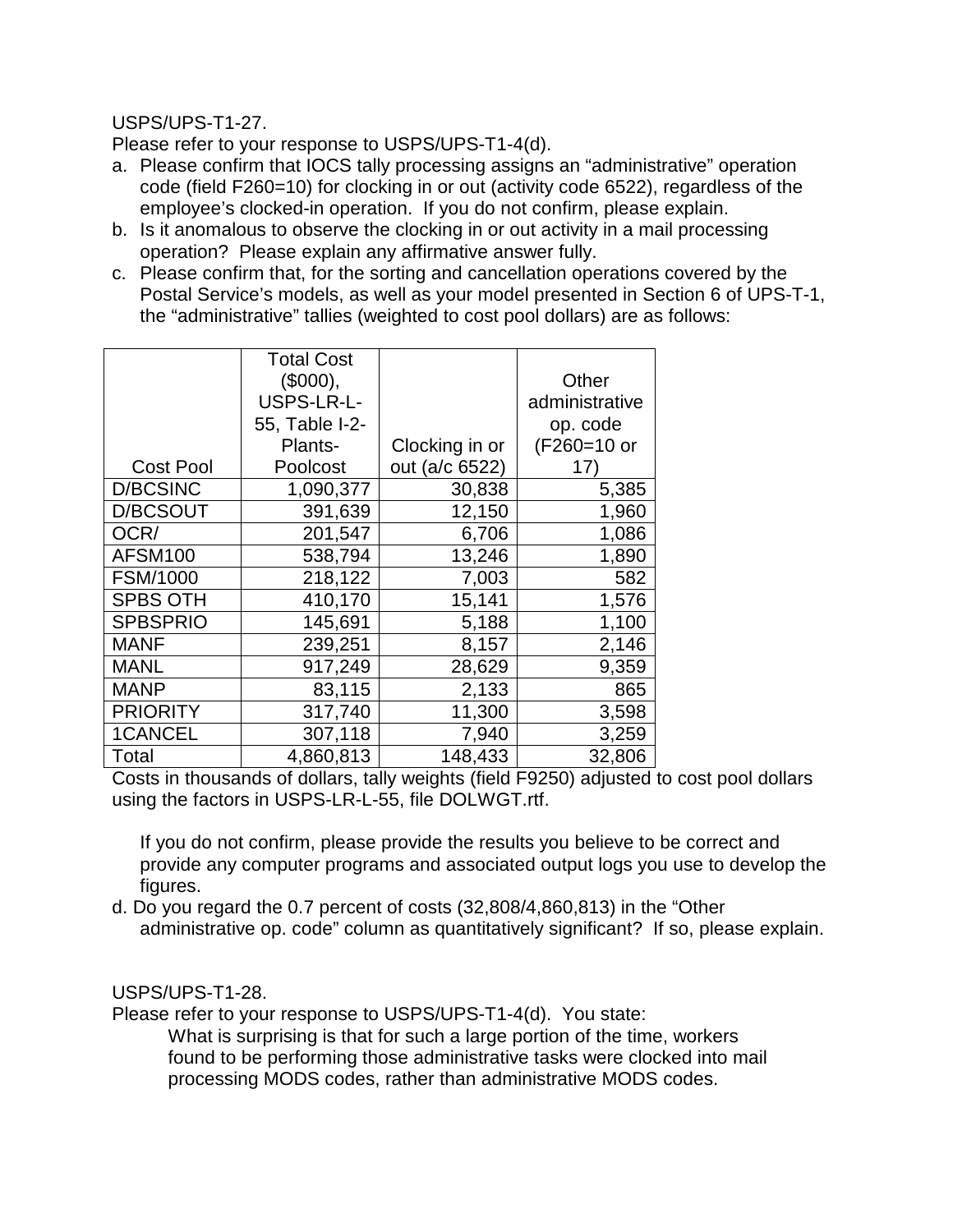Please explain whether you consider it "surprising" for "administrative" tasks such as those described in USPS/UPS-T1-4(c) to be recorded under the following MODS operation codes:

MODS

- operation Description
	- 340 STANDBY MAIL PROCESSING
	- 341 QWL COORDINATOR NONSUPER EMPS
	- 547 SCHEME EXAMINERS
	- 554 OFFICE WORK & RECORDS-MAIL PROC
	- 555 OFFICE WORK & RECORDS-MAIL PROC
	- 560 MISC ACTIVITY-MAIL PROC
	- 561 MISC ACTIVITY-MAIL PROC
	- 562 MISC ACTIVITY-MAIL PROC
	- 563 MISC ACTIVITY-MAIL PROC
	- 564 MISC ACTIVITY-MAIL PROC
	- 577 PREP & VERIFY DELV BILLS-INTERNAT
	- 607 STEWARDS CLERKS MAIL PROC
	- 612 STEWARDS-MAIL HANDLER-MAIL PROC
	- 630 MEETING TIME-MAIL PROC
	- 677 ADMIN & CLER PROCESSING & DISTRIB
	- 681 ADMIN & CLER PROC & DIST INTERNTL
	- 697 ADM & CLER-MAIL.REQ & BUS.MAIL ENT

If so, please explain.

#### USPS/UPS-T1-29.

Please refer to your testimony, UPS-T-1, Table 16 (page 37). Please also refer to UPS-WP-1, files Table of Fixed Effects.xls, and WP\_Fixed effects.do, and to USPS-LR-L-56, file varmp\_tpf\_OTHAUTO\_by2005.out.

- a. The output log for WP Fixed effects.do does not appear to have been provided in UPS-WP-1. Please provide it.
- b. The regression output in the 'nonmanual\_results' tab of "Table of Fixed Effects.xls" does not appear to match the results of the Postal Service models in USPS-LR-L-56. For example, you report a coefficient on "lntph04" of 1.788, whereas the coefficient from the Postal Service model (on "CLNTPH04") is 2.06859 (according to varmp\_tpf\_OTHAUTO\_by2005.out). Similarly, you report 1.201 for the coefficient on "lntph06," versus 1.28372. Please explain the discrepancies fully. Please also provide an update of Table of Fixed Effects.xls that is consistent with the Postal Service regression results, or explain why you are unable to do so.
- c. For any updated results you provide in reponse to part (b), and for each cost pool reported in Table 16, please provide the mean, standard deviation, median, first quartile, and third quartile of the fixed effects terms you analyzed, in addition to the minimum and maximum.
- d. Using the method you employed for Table 16, please provide the mean, standard deviation, median, first quartile, third quartile, minimum and maximum for the fixed effects terms from: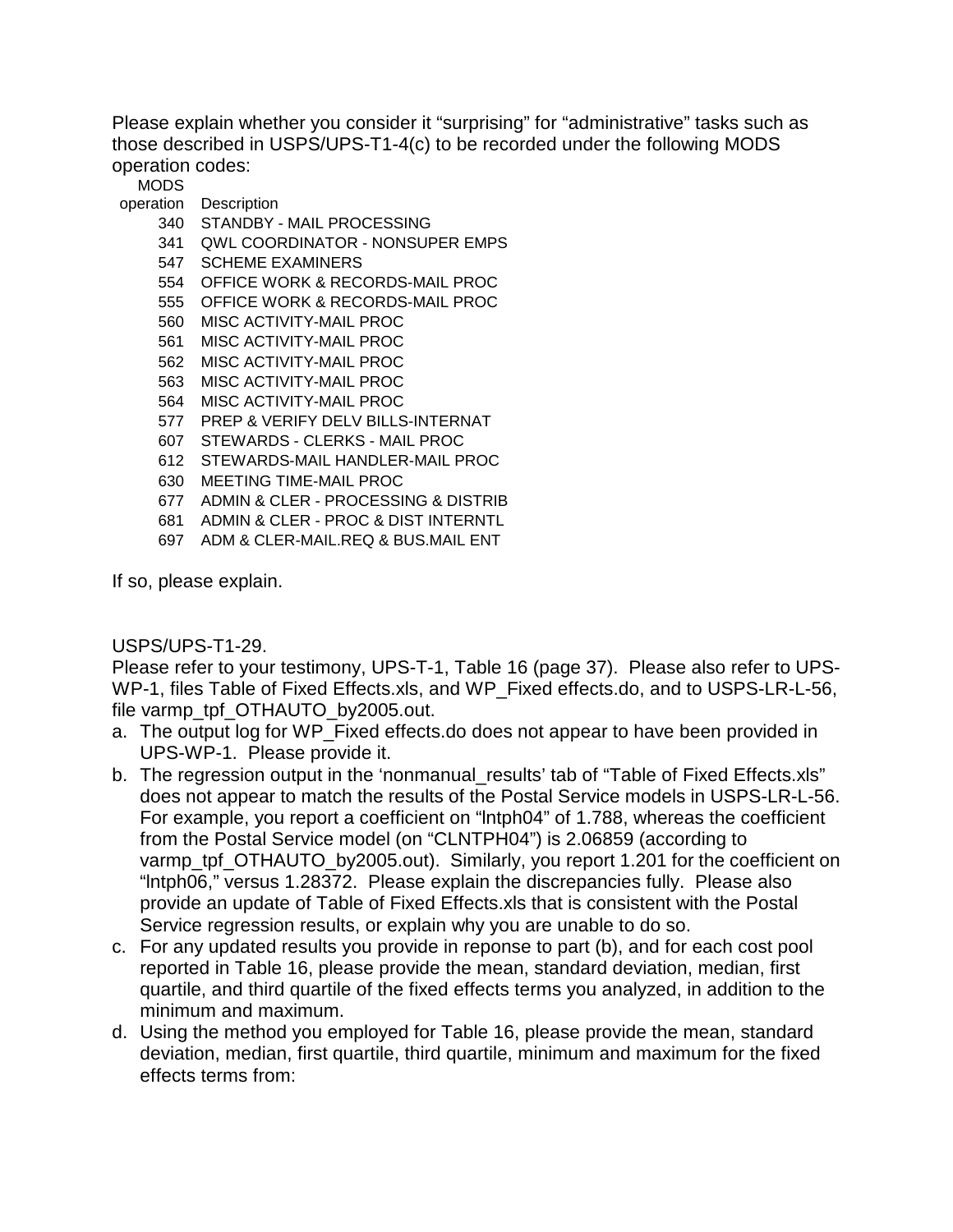- (i) Your model from Section 6 of UPS-T-1, for both the "strict" and "loose" samples.
- (ii) Each of the shape-level models you estimated, as you mentioned in response to USPS/UPS-T1-5(b).

Please provide a spreadsheet with the fixed effects terms and the calculations of the requested statistics.

## USPS/UPS-T1-30.

Please refer to your testimony, UPS-T-1, at page 47, line 13, to page 48, line 2 (Section 5b). Please also refer to USPS-T-12 at page 24 (line 19) to page 25 (line 17).

- a. Do you agree that more highly presorted mail enters the Postal Service's sorting operations, relative to otherwise similar but less-presorted mail, at "downstream" processing nodes and thereby avoids some sort handlings? If not, why not.
- b. Do you agree that the marginal cost difference between more- and less-presorted mail is the marginal cost of the avoided handlings? If not, why not?
- c. Do you agree that the avoided sorts would, in principle, be reflected in avoided total piece handlings (TPH)? That is, TPH in principle measures all sort handlings in distribution operations? If not, please explain fully, and indicate how your response is consistent with the definition of TPH.
- d. Do you agree that FHP does not, in general, capture all avoided handlings for presorted mail? That is, since FHP handlings are a subset of total handlings, some avoided handlings do not result in FHP avoidance? If not, please explain fully, and indicate how your response is consistent with the definition of FHP.
- e. Do you agree that required depth of sort, automation compatibility, or other characteristics may affect the marginal cost of an FHP? If not, please explain fully.
- f. Please confirm that your model, presented in section 6, does not distinguish FHP by depth of sort, entry point (e.g., incoming operations, outgoing operations), automation compatibility, or any other characteristic. If you do not confirm, please explain how information on the characteristic(s) survived your FHP aggregation process.

USPS/UPS-T1-31.

Please refer to your testimony, UPS-T-1, at pages 38-42 (Section 4), at 45-47 (Section 5b), and at 50.

- a. Do you agree that the technology mix employed in mail sorting operations will, in general, affect the costs of sorting mail, including (but not necessarily limited to) the marginal costs of sorting mailpieces with various physical characteristics? If not, please explain fully.
- b. Please confirm that your alternative model presented in Section 6 includes no controls pertaining to capital or the mix of technologies employed at a plant. If you do not confirm, please identify the control variable(s) and provide citation(s) to your workpapers where you employ them.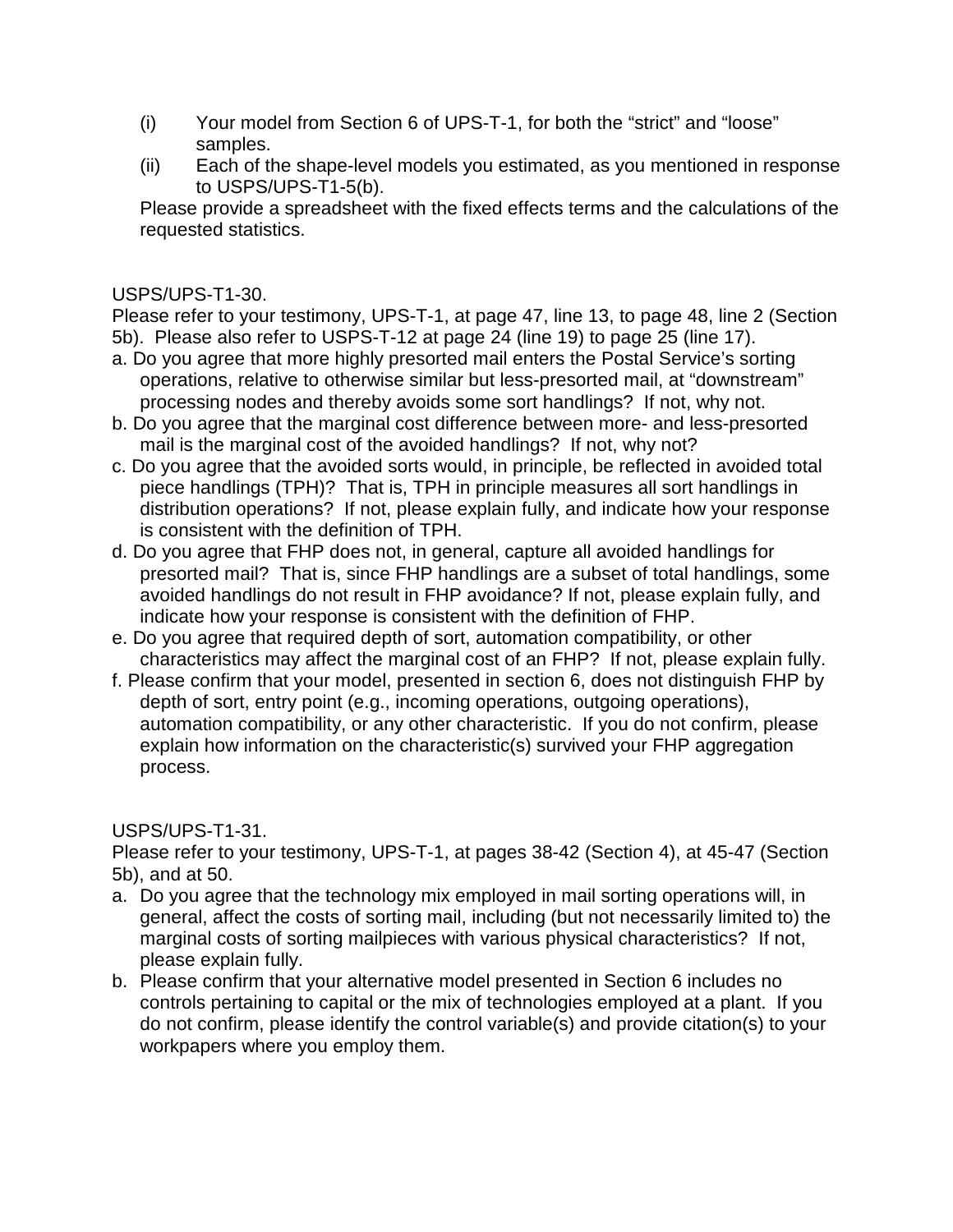- c. Please confirm that failing to include controls if they are relevant, using suitable econometric techniques to identify the effects, will generally lead to bias in regression models. If you do not confirm, please explain fully.
- d. Do you agree that the process of developing, testing, and deploying new postal sorting equipment involves decisions made some time (in most cases, more than a quarter) before new equipment actually is deployed? If not, what is the basis for disagreement?
- e. Is it your testimony that excluding a control variable from a regression model is conceptually identical to treating it as "endogenous"? If so, please explain fully and provide citation(s) to authoritative source(s) that support your position.
- f. Do you agree that, in systems of regression equations, the relevant distinction for the treatment of "endogenous" variables is between simultaneously determined variables and "predetermined" variables, where "predetermined' variables include exogenous variables and lagged endogenous variables (see, e.g., George G. Judge et al., The Theory and Practice of Econometrics, New York: Wiley, 1986, at 564- 565)? If not, please explain fully and provide citation(s) to authoritative source(s) that support your position.

## USPS/UPS-T1-32.

Please refer to your responses to USPS/UPS-T1-2 and USPS/UPS-T1-5(b).

- a. Please list the Postal Service mail processing facilities you have visited, when you visited them, and approximately how much time you spent in each.
- b. With respect to your discussion of runtime, please explain whether you believe that, for instance, the addition of a unit of flat-shape volume has a material effect on the mail mix within the letter-shape mailstream. If so, please explain.
- c. Is it fair to characterize the cross-operation effect you describe for the "runtime" activity as primarily a cross-operation effect within a shape-based mailstream? If not, why not?
- d. Please confirm that you did not investigate any models that explicitly depict crossoperation effects within a shape-based mailstream (e.g., some variation on the model presented in USPS-T-12, Section VII.D). If you do not confirm, please explain why you did not mention such models in your response to USPS/UPS-T1-5(b).
- e. With respect to your discussion of container movement costs, please explain what you believe to be the relative importance of (i) the number of pieces to be transported, (ii) the physical layout of the plant (i.e., the locations of mail processing equipment and staging areas), and (iii) variations in "congestion" within the plant.

# USPS/UPS-T1-33.

Please refer to your testimony at page 44, lines 14-16.

- a. Do you agree that the average of the "actual" handling paths for pieces of mail within an analytically distinct group would tend to converge to the "expected" path given a sufficient number of pieces?
- b. Is it your testimony that changes in the "operational plan" do not affect the relationship between mail volumes and FHP, and/or between FHP and the costs of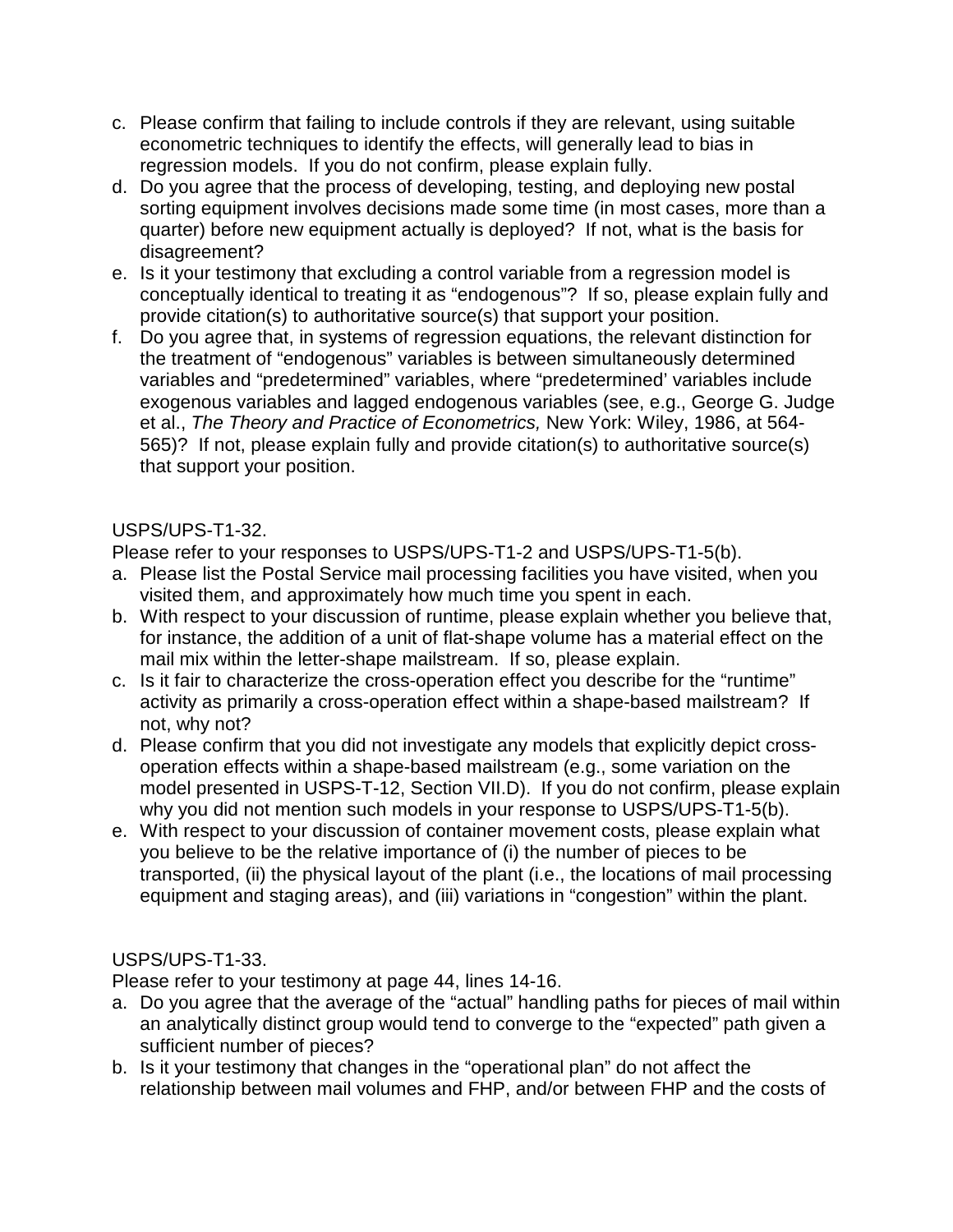mail processing operations? If so, please explain how those relationships are invariant to the path a piece of mail takes through the system.

### USPS/UPS-T1-34.

Please refer to your testimony, UPS-T-1, Table 19 (page 43).

- a. Please describe fully the model of technology deployment underlying the logit analysis you present in Table 19. In particular, please explain how the underlying model generates the specified relationship between current-period TPH and the equipment deployment dummy variable.
- b. Please describe fully any alternative specifications you explored to the logit models whose results you report in Table 19, summarize their results, and explain why you prefer the Table 19 specifications.
- c. For each of the three models you provide in Table 19, please show how a 10 percent increase in the specified TPH for a median facility affects the probability that the site has the specified equipment. Show all of your calculations.